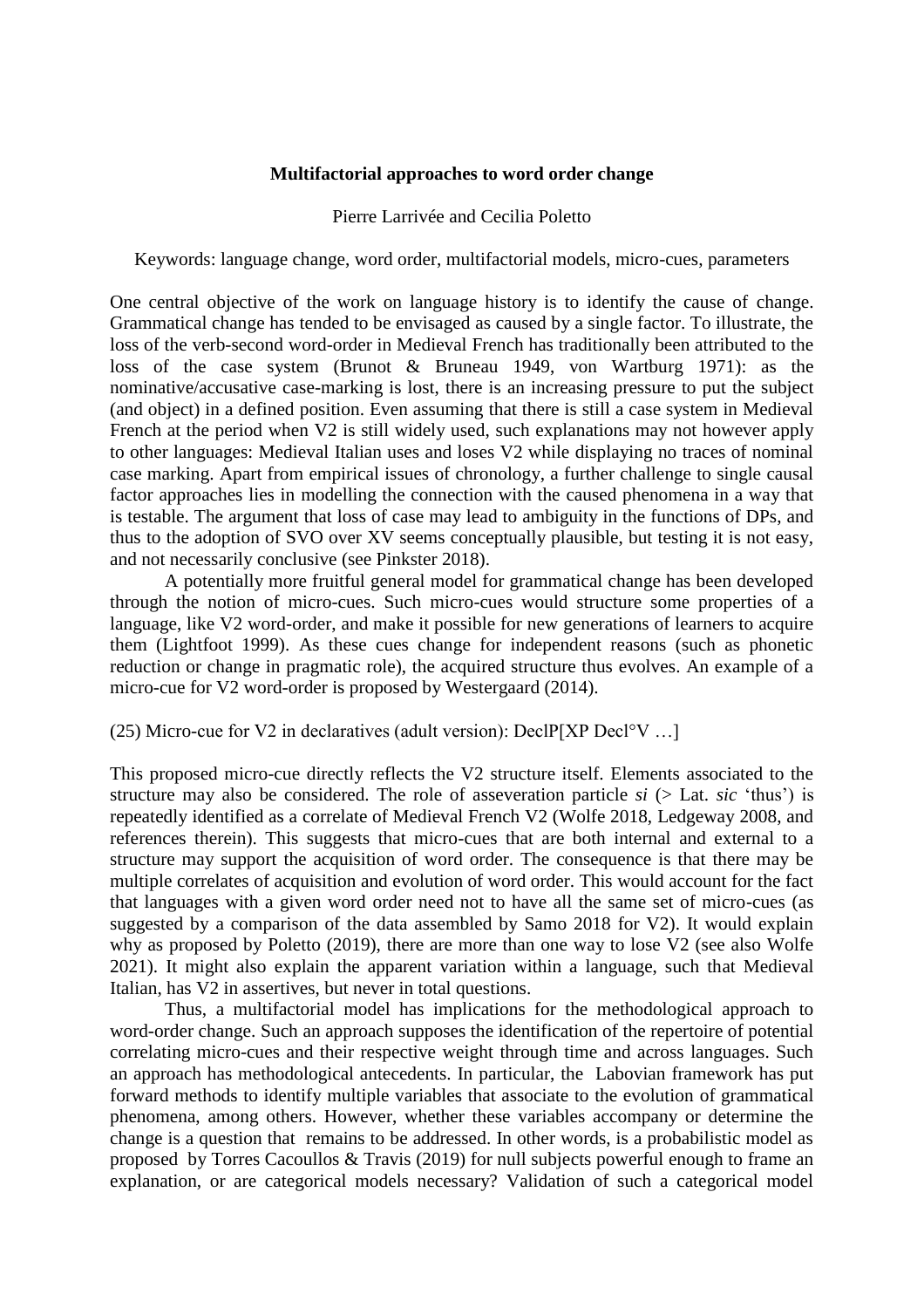would have considerable potential impact on the general understanding of syntax itself. If micro-cues are indications of the underlying analysis to be attained by learners, is it necessary to have general syntactic parameters? Do we need a V2 option as part of the repertoire of syntactic options available to learners of a language? If not, this would mean that there are different ways to achieve a V2 construction in different (varieties of) languages, an expectation that would require substantiation.

## Research questions

The workshop focuses on word order phenomena. Verb-second vs. SVO word order, the possibility of Fronted complements, and the position of the Object with respect to the verb are major properties differentiating (states of) languages whose study may reveal cues that (many) languages are sensitive to. These issues call for quantitative and qualitative evaluation of correlates of change that answer the following research questions

-Whether word-order relates to identified micro-cues, and whether this relation is specific to word order

-What quantitative and qualitative methods can be proposed to identify micro-cues

-Whether all micro-cues have an equal weight in the learning and stability/change of a word order

-Whether they relate if at all to the entreprise of defining the finite set of properties of human language

The workshop thus encourages systematic consideration of data reflective of the effective diachronic diversity. It invites novel thinking on central dimensions of grammatical change, regardless of the language involved. It encourages answers to be developed to the general question of grammatical change, and the nature of grammatical structures, whatever the theoretical framework adopted.

This proposal brings together presentations that deal with OV and V2, in Romance and Germanic, but also further afield in Basque and Eastern Armenian. They examine the role of one or several micro-cues for OV or V2, bringing together the role of prosodic weight, cliticization, verb types, constructions, and informational status. In particular, constructions are explored in relation to V2 trajectory, but also distributional change. A range of innovative methods are used, such as model-based argumentation, corpus-based generalizations and treebank analysis.

Brunot, Ferdinand and Charles Bruneau. 1949<sup>3</sup>. *Précis de grammaire historique de la langue française*. Paris : Masson.

Ledgeway, Adam. 2008. Satisfying V2 in early Romance: Merge vs. Move. *Journal of Linguistics* 44,2, 437–470.

Lightfoot, David. 1999. The Development of Language: Acquisition, Change and Evolution. Malden, MA and Oxford: Blackwell.

- Pinkster, Harm. 2018. La contribution des marques casuelles à l'interprétation des propositions dans trois extraits de textes latins tardifs et médiévaux. Anne Carlier and Céline Guillot-Barbance (Eds), *Latin tardif, français ancien: Continuités et ruptures*. Berlin: De Gruyter. 97-126.
- Poletto, Cecilia. 2019. More than one way out: On the factors influencing the loss of V to C movement. *Verbum* 19,1, 47–81.